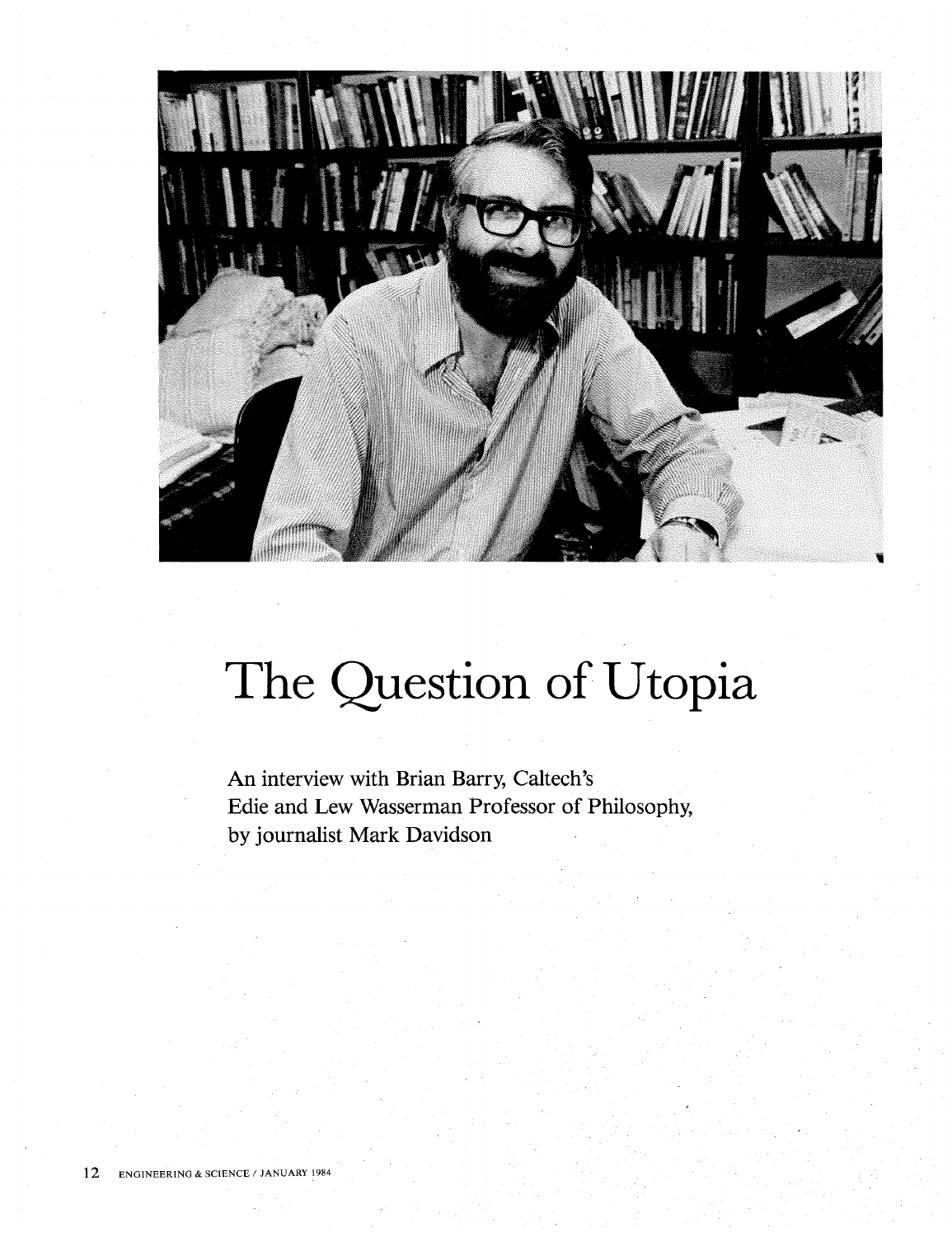*Mark Davidson:* Many people today equate utopianism with Orwellianism  $-$  out of fear that any utopian dream is an invitation to an authoritarian nightmare. Do you share that fear?

*Brian Barry:* I can't see any problem about saying, "Wouldn't it be nice to have such-andsuch state of affairs?"  $-$  as long as you accept the fact that your proposed state of affairs should be brought about only if enough people want it and if, once they have it, they are free to move out of it if they decide they want something else.

In other words, I can't see any reason why utopia can't be just a conceptual construction that you put forward for the sake of discussion. It may then act as a magnet that attracts people toward it.

*MD:* So you view utopian thought as a legitimate tool of political theory?

*BB*: It seems to me that utopia-making is as valid a way of doing political theory as any other. Abstract arguments about social reform are certainly useful, but I think the attempt to illustrate how society might *look* with such reform is just as important. The depiction of a coherent idea of a society may in fact be a quite powerful way of presenting a political argument. In some cases it may be a more effective way than the expression of formal propositions.

*MD:* What intellectual function does utopian thinking actually serve?

*BB:* The utopian approach may help you think about whether or not some proposed state of affairs is internally coherent. That is to say, are you assuming one thing about the economy and another thing about family life  $-$  and they don't really fit together? More specifically, are you assuming incoherent motivations in people? So it seems to me that a utopian construction is a way of trying to see if the kind of society you're holding up as good is in fact conceivable. If you could get there, would it in principlebe able to maintain itself?

Also, I think utopian thinking is useful to the extent that it reminds you to clearly separate out two questions that tend to get run together: What would be a good state of affairs? And how would you in fact get from here to there?

*MD*: The word "utopian" is often used pejoratively to mean "unrealistic." How justified do you think that usage is?



*Mark Davidson* 

**BB:** When something is denounced in that way as utopian, there are really two possible objections, one of which seems to be valid and the other not.

The valid objection would be the argument that you simply could never have a state of affairs like that. Obviously, if that's true, then that's very relevant.

On the other hand, I don't think it's valid to say a proposal is no good  $-$  utopian in the pejorative sense - solely because you can't see how it could be accomplished under the existing social structure and the existing constellation of political forces.

For instance, if somebody says it's utopian to talk about reforming the tax codes to get rid of loopholes, all that means is that such a reform may be impossible because of the power of vested interests under' the present political system. That doesn't mean you couldn't accomplish this reform in principle, that you couldn't justifiably envision a society of ours without the loopholes.

*MD:* So the utopian approach is a useful way of thinking about the future?

**BB:** Absolutely. Utopian thought helps free us from the limitations of our day-to-day thinking. It helps produce potentially valuable ideas for the long run. History shows that there are occasions when opportunities for major reform open up  $-$  sometimes rather suddenly  $-$  and at such times we may be grateful for the existence of utopian ideas that were worked out in advance.

MD: As the author of books and articles on social justice and international morality, you